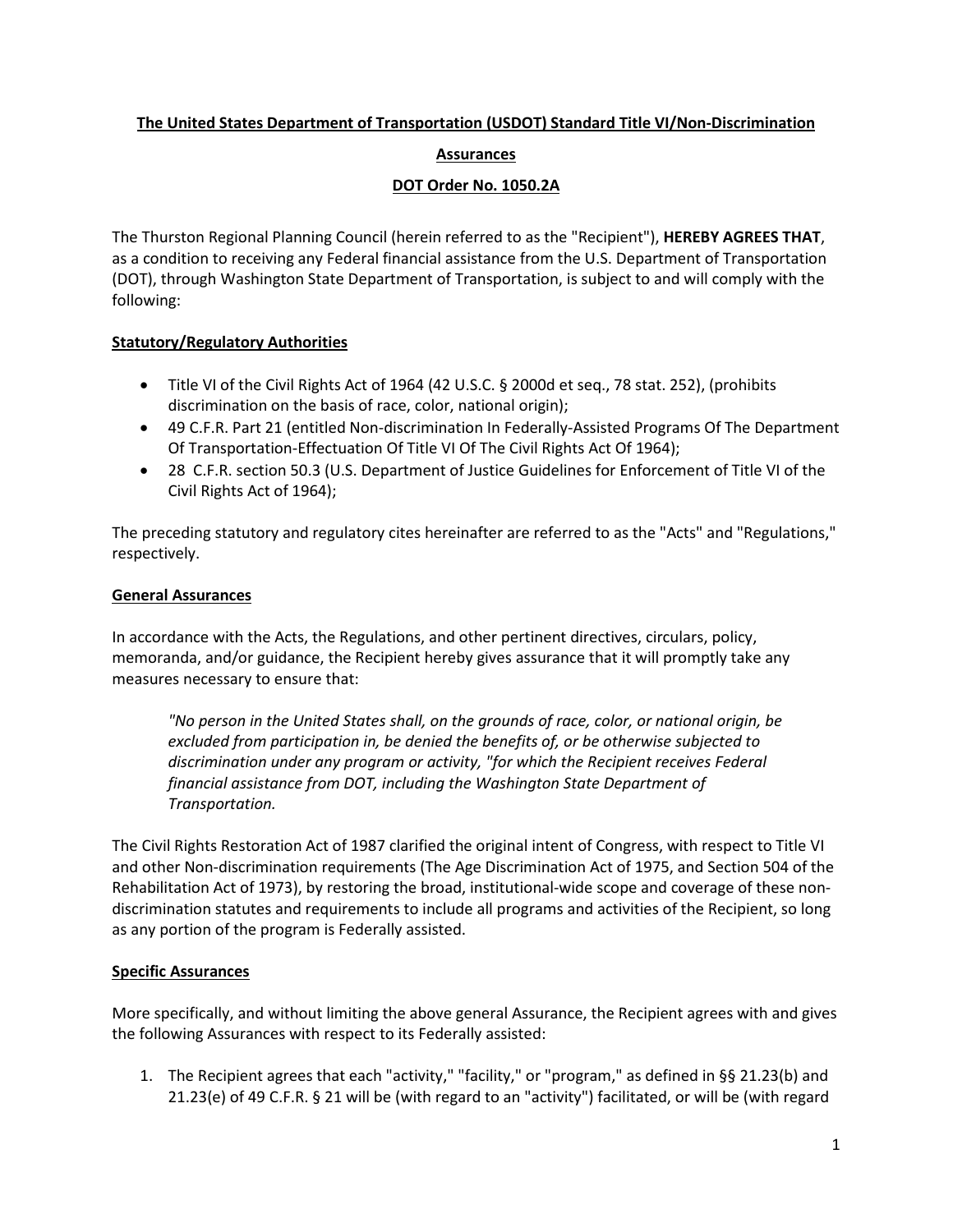to a "facility") operated, or will be (with regard to a "program") conducted in compliance with all requirements imposed by, or pursuant to the Acts and the Regulations.

2. The Recipient will insert the following notification in all solicitations for bids, Requests For Proposals for work, or material subject to the Acts and the Regulations made in connection with all Washington State Department of Transportation funded programs and, in adapted form, in all proposals for negotiated agreements regardless of funding source:

> "The Thurston Regional Planning Council, in accordance with the provisions of Title VI of the Civil Rights Act of 1964 (78 Stat. 252, 42 U.S.C. §§ 2000d to 2000d-4) and the Regulations, hereby notifies all bidders that it will affirmatively ensure that any contract entered into pursuant to this advertisement, disadvantaged business enterprises will be afforded full and fair opportunity to submit bids in response to this invitation and will not be discriminated against on the grounds of race, color, or national origin in consideration for an award."

- 3. The Recipient will insert the clauses of Appendix A and E of this Assurance in every contract or agreement subject to the Acts and the Regulations.
- 4. The Recipient will insert the clauses of Appendix B of this Assurance, as a covenant running with the land, in any deed from the United States effecting or recording a transfer of real property, structures, use, or improvements thereon or interest therein to a Recipient.
- 5. That where the Recipient receives Federal financial assistance to construct a facility, or part of a facility, the Assurance will extend to the entire facility and facilities operated in connection therewith.
- 6. That where the Recipient receives Federal financial assistance in the form, or for the acquisition of real property or an interest in real property, the Assurance will extend to rights to space on, over, or under such property.
- 7. That the Recipient will include the clauses set forth in Appendix C and Appendix D of this Assurance, as a covenant running with the land, in any future deeds, leases, licenses, permits, or similar instruments entered into by the Recipient with other parties:
	- a. for the subsequent transfer of real property acquired or improved under the applicable activity, project, or program; and
	- b. for the construction or use of, or access to, space on, over, or under real property acquired or improved under the applicable activity, project, or program.
- 8. That this Assurance obligates the Recipient for the period during which Federal financial assistance is extended to the program, except where the Federal financial assistance is to provide, or is in the form of, personal property, or real property, or interest therein, or structures or improvements thereon, in which case the Assurance obligates the Recipient, or any transferee for the longer of the following periods: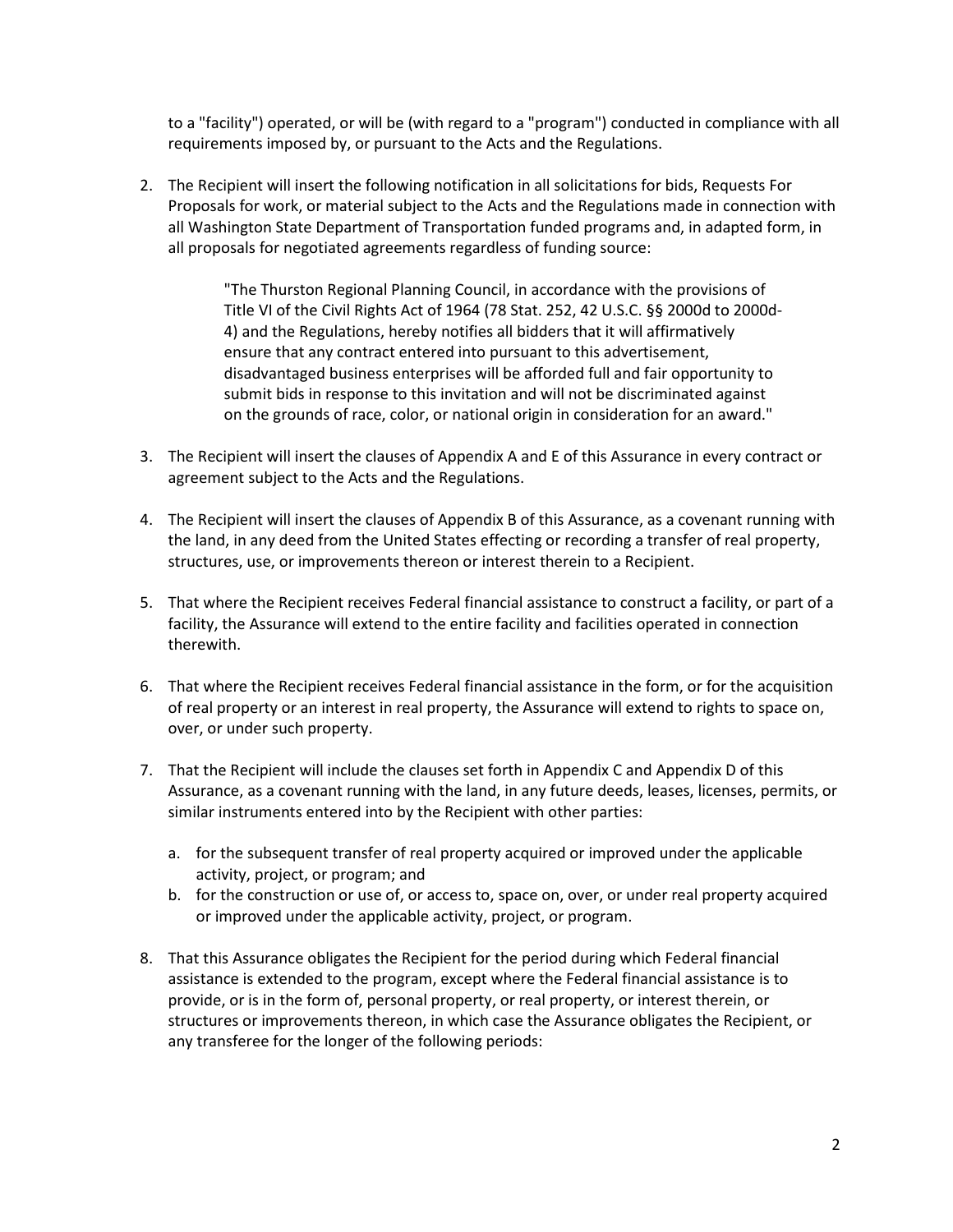- a. the period during which the property is used for a purpose for which the Federal financial assistance is extended, or for another purpose involving the provision of similar services or benefits; or
- b. the period during which the Recipient retains ownership or possession of the property.
- 9. The Recipient will provide for such methods of administration for the program as are found by the Secretary of Transportation or the official to whom he/she delegates specific authority to give reasonable guarantee that it, other recipients, sub-recipients, sub-grantees, contractors, subcontractors, consultants, transferees, successors in interest, and other participants of Federal financial assistance under such program will comply with all requirements imposed or pursuant to the Acts, the Regulations, and this Assurance.
- 10. The Recipient agrees that the United States has a right to seek judicial enforcement with regard to any matter arising under the Acts, the Regulations, and this Assurance.

By signing this ASSURANCE, Thurston Regional Planning Council also agrees to comply (and require any sub-recipients, sub-grantees, contractors, successors, transferees, and/or assignees to comply) with all applicable provisions governing Thurston Regional Planning Council access to records, accounts, documents, information, facilities, and staff. You also recognize that you must comply with any program or compliance reviews, and/or complaint investigations conducted by the Thurston Regional Planning Council You must keep records, reports, and submit the material for review upon request to Washington State Department of Transportation, or its designee in a timely, complete, and accurate way. Additionally, you must comply with all other reporting, data collection, and evaluation requirements, as prescribed by law or detailed in program guidance.

Thurston Regional Planning Council gives this ASSURANCE in consideration of and for obtaining any Federal grants, loans, contracts, agreements, property, and/or discounts, or other Federal-aid and Federal financial assistance extended after the date hereof to the recipients by the U.S. Department of Transportation under the Federal-Aid Highway Program This ASSURANCE is binding on Washington State other recipients, sub-recipients, sub-grantees, contractors, subcontractors and their subcontractors', transferees, successors in interest, and any other participants in the Federal-Aid Highwary Program. The person(s) signing below is authorized to sign this ASSURANCE on behalf of the Recipient.

> Thurston Regional Planning Council \_\_\_\_\_\_\_\_\_\_\_\_\_\_\_\_\_\_\_\_\_\_\_\_\_\_\_\_\_\_\_

by

\_\_\_\_\_\_\_\_\_\_\_\_\_\_\_\_\_\_\_\_\_\_\_\_\_\_\_\_\_\_\_\_\_\_\_ Marc Daily, Executive Director

DATED \_\_\_ October 13, 2021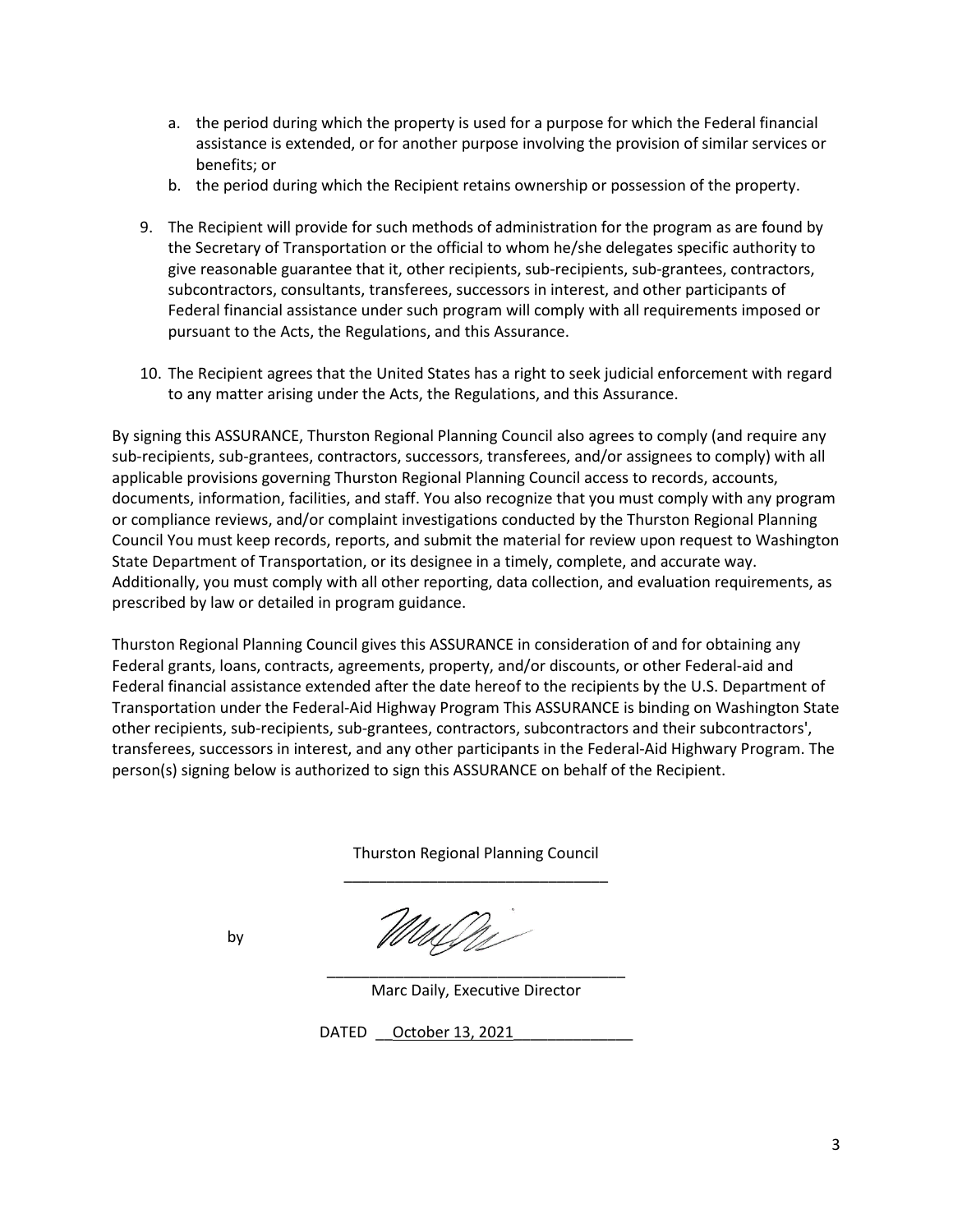## **APPENDIX A**

During the performance of this contract, the contractor, for itself, its assignees, and successors in interest (hereinafter referred to as the "contractor") agrees as follows:

- 1. **Compliance with Regulations**: The contractor (hereinafter includes consultants) will comply with the Acts and the Regulations relative to Non-discrimination in Federally-assisted programs of the U.S. Department of Transportation, Washington State Department of Transportation, as they may be amended from time to time, which are herein incorporated by reference and made a part of this contract.
- 2. **Non-discrimination**: The contractor, with regard to the work performed by it during the contract, will not discriminate on the grounds of race, color, or national origin in the selection and retention of subcontractors, including procurements of materials and leases of equipment. The contractor will not participate directly or indirectly in the discrimination prohibited by the Acts and the Regulations, including employment practices when the contract covers any activity, project, or program set forth in Appendix B of 49 CFR Part 21.
- 3. **Solicitations for Subcontracts, Including Procurements of Materials and Equipment**: In all solicitations, either by competitive bidding, or negotiation made by the contractor for work to be performed under a subcontract, including procurements of materials, or leases of equipment, each potential subcontractor or supplier will be notified by the contractor of the contractor's obligations under this contract and the Acts and the Regulations relative to Nondiscrimination on the grounds of race, color, or national origin.
- 4. **Information and Reports**: The contractor will provide all information and reports required by the Acts, the Regulations, and directives issued pursuant thereto and will permit access to its books, records, accounts, other sources of information, and its facilities as may be determined by the Recipient or the Washington State Department of Transportation to be pertinent to ascertain compliance with such Acts, Regulations, and instructions. Where any information required of a contractor is in the exclusive possession of another who fails or refuses to furnish the information, the contractor will so certify to the Recipient or the Washington State Department of Transportation, as appropriate, and will set forth what efforts it has made to obtain the information.
- 5. **Sanctions for Noncompliance**: In the event of a contractor's noncompliance with the Nondiscrimination provisions of this contract, the Recipient will impose such contract sanctions as it or the Washington State Department of Transportation may determine to be appropriate, including, but not limited to:
	- a. withholding payments to the contractor under the contract until the contractor complies; and/or
	- b. cancelling, terminating, or suspending a contract, in whole or in part.
- 6. **Incorporation of Provisions**: The contractor will include the provisions of paragraphs one through six in every subcontract, including procurements of materials and leases of equipment,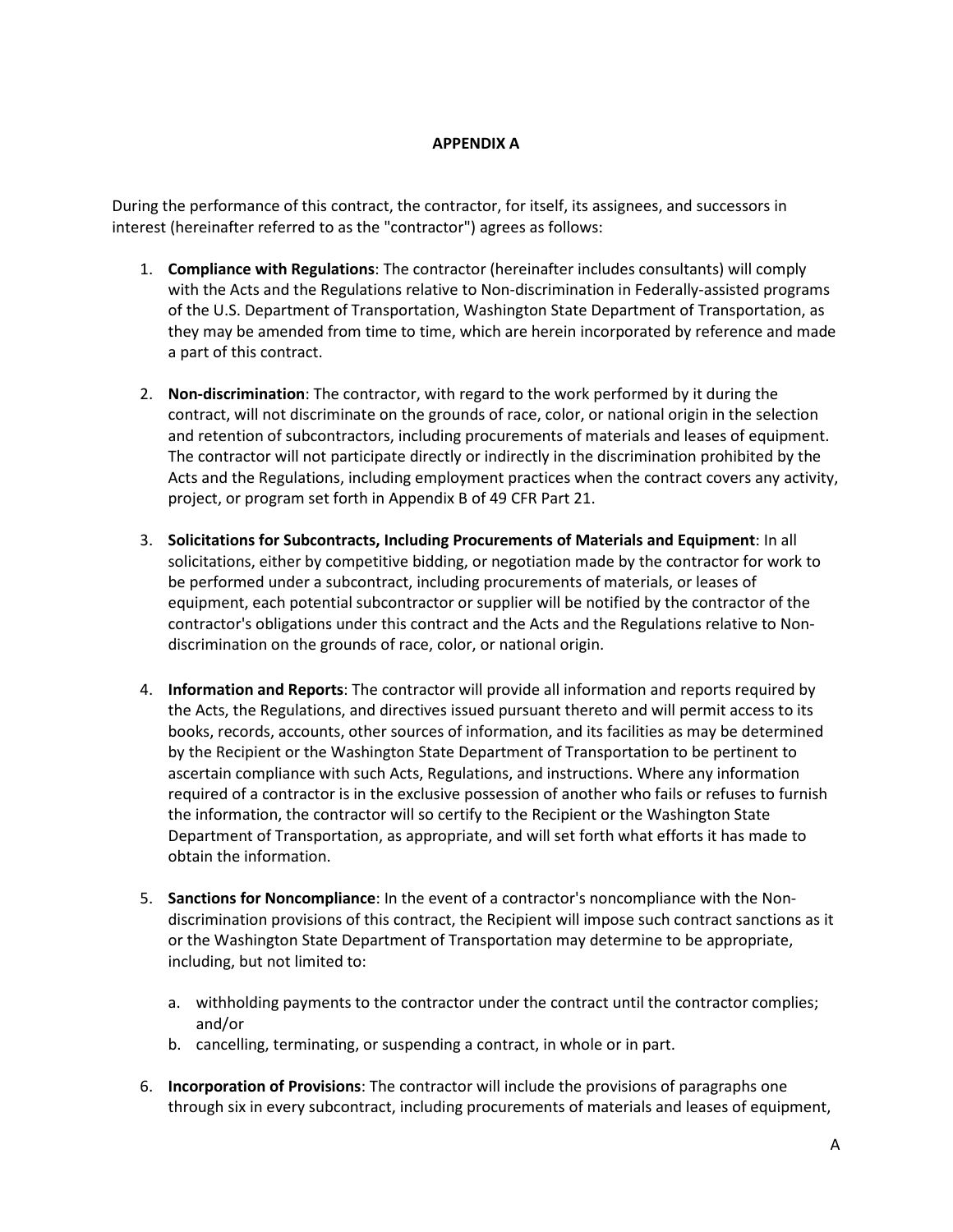unless exempt by the Acts, the Regulations and directives issued pursuant thereto. The contractor will take action with respect to any subcontract or procurement as the Recipient or the Washington State Department of Transportation may direct as a means of enforcing such provisions including sanctions for noncompliance. Provided, that if the contractor becomes involved in, or is threatened with litigation by a subcontractor, or supplier because of such direction, the contractor may request the Recipient to enter into any litigation to protect the interests of the Recipient. In addition, the contractor may request the United States to enter into the litigation to protect the interests of the United States.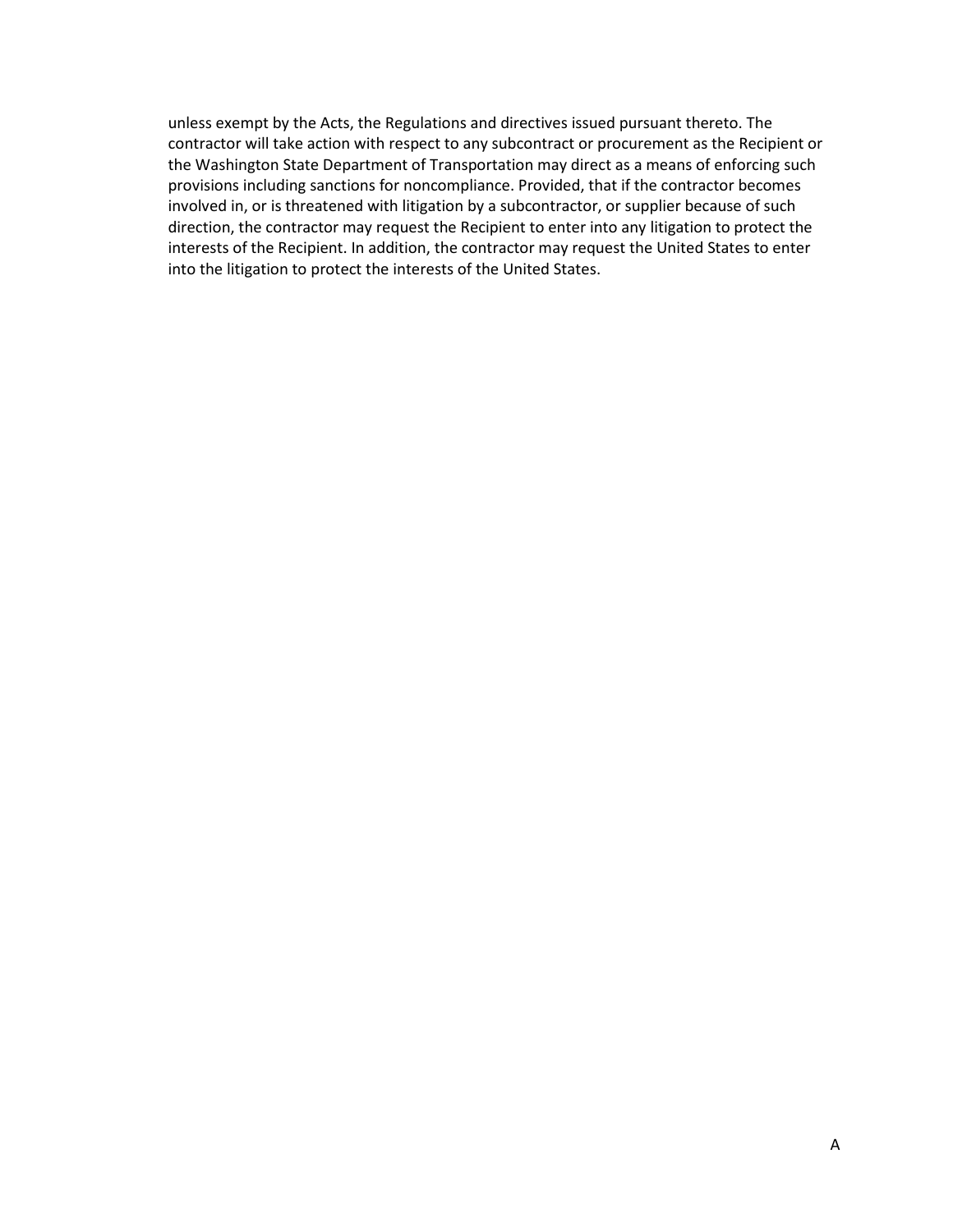### **APPENDIX B**

#### **CLAUSES FOR DEEDS TRANSFERRING UNITED STATES PROPERTY**

The following clauses will be included in deeds effecting or recording the transfer of real property, structures, or improvements thereon, or granting interest therein from the United States pursuant to the provisions of Assurance 4:

NOW, THEREFORE, the U.S. Department of Transportation as authorized by law and upon the condition that the Thurston Regional Planning Council will accept title to the lands and maintain the project constructed thereon in accordance with Title 23, Unitied States Code, the Regulations for the Administration of the Federal-aid Program, and the policies and procedures prescribed by the Washington State Department of Transportation of the U.S. Department of Transportation in accordance and in compliance with all requirements imposed by Title 49, Code of Federal Regulations, U.S. Department of Transportation, Subtitle A, Office of the Secretary, Part 21, Non-discrimination in Federally-assisted programs of the U.S Department of Transportation pertaining to and effectuating the provisions of Title VI of the Civil Rights Act of 1964 (78 Stat. 252; 42 U.S.C. § 2000d to 2000d-4), does hereby remise, release, quitclaim and convey unto the Thurston Regional Planning Council all the right, title and interest of the U.S. Department of Transportation in and to said lands described in Exhibit A attached hereto and made a part hereof.

### **(HABENDUM CLAUSE)**

**TO HAVE AND TO HOLD** said lands and interests therein unto Thurston Regional Planning Council and its successors forever, subject, however, to the covenants, conditions, restrictions and reservations herein contained as follows, which will remain in effect for the period during which the real property or structures are used for a purpose for which Federal financial assistance is extended or for another purpose involving the provision of similar services or benefits and will be binding on the Thurston Regional Planning Council, its successors and assigns.

The Thurston Regional Planning Council, in consideration of the conveyance of said lands and interests in lands, does hereby covenant and agree as a covenant running with the land for itself, its successors and assigns, that (1) no person will on the grounds of race, color, or national origin, be excluded from participation in, be denied the benefits of, or be otherwise subjected to discrimination with regard to any facility located wholly or in part on, over, or under such lands hereby conveyed [,] [and]\* (2) that the Thurston Regional Planning Council will use the lands and interests in lands and interests in lands so conveyed, in compliance with all requirements imposed by or pursuant to Title 49, Code of Federal Regulations, U.S. Department of Transportation, Subtitle A, Office of the Secretary, Part 21, Non-discrimination in Federally-assisted programs of the U.S. Department of Transportation, Effectuation of Title VI of the Civil Rights Act of 1964, and as said Regulations and Acts may be amended [, and (3) that in the event of breach of any of the above-mentioned non-discrimination conditions, the Department will have a right to enter or re-enter said lands and facilities on said land, and that above described land and facilities will thereon revert to and vest in and become the absolute property of the U.S. Department of Transportation and its assigns as such interest existed prior to this instruction].\*

(\*Reverter clause and related language to be used only when it is determined that such a clause is necessary in order to make clear the purpose of Title VI.)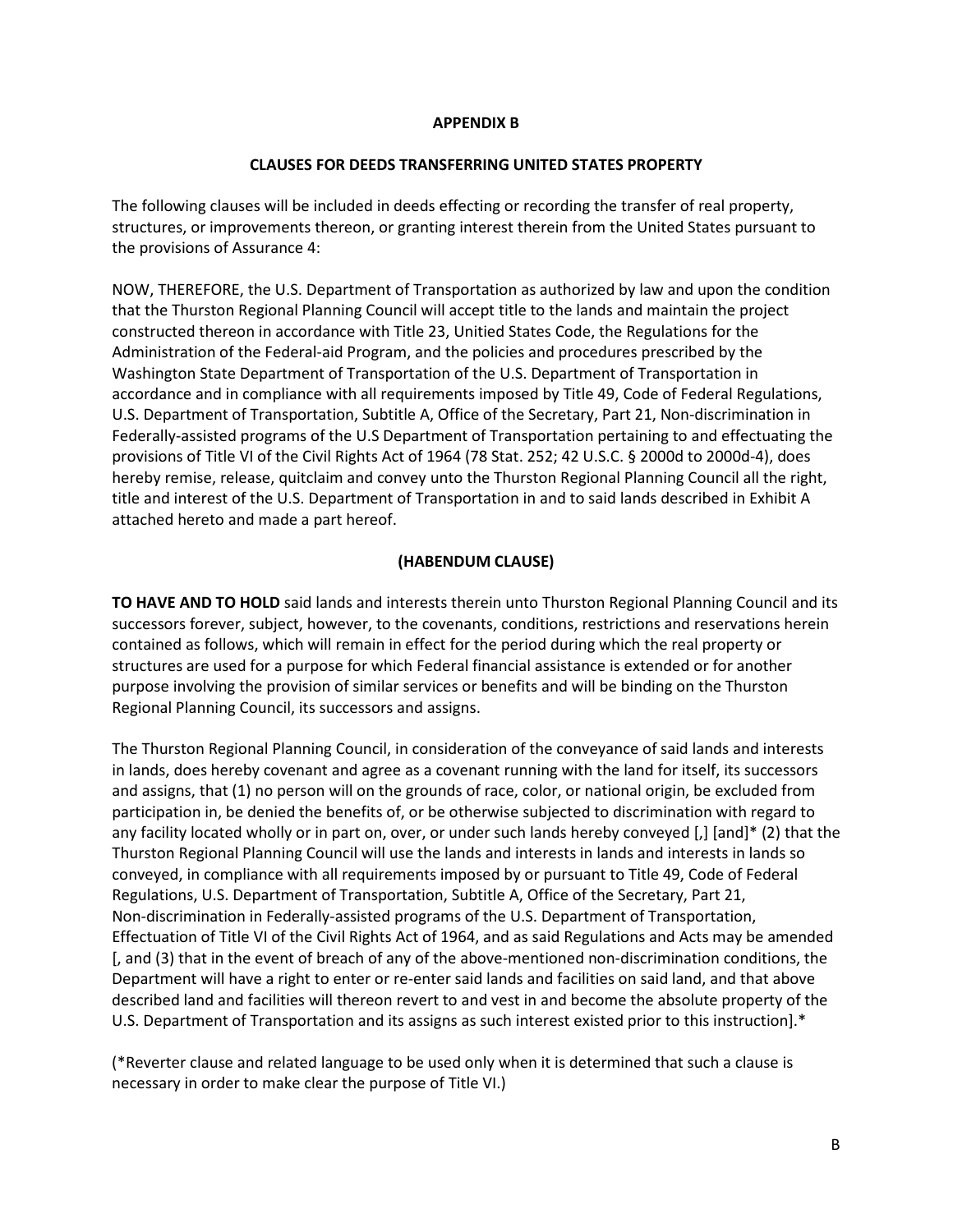### **APPENDIX C**

## **CLAUSES FOR TRANSFER OF REAL PROPERTY ACQUIRED OR IMPROVED UNDER THE ACTIVITY, FACILITY, OR PROGRAM**

The following clauses will be included in deeds, licenses, leases, permits, or similar instruments entered into by the Thurston Regional Planning Council pursuant to the provisions of Assurance 7(a):

- A. The (grantee, lessee, permittee, etc. as appropriate) for himself/herself, his/her heirs, personal representatives, successors in interest, and assigns, as a part of the consideration hereof, does hereby covenant and agree [in the case of deeds and leases add "as a covenant running with the land"] that:
	- 1. In the event facilities are constructed, maintained, or otherwise operated on the property described in this (deed, license, lease, permit, etc.) for a purpose for which a U.S. Department of Transportation activity, facility, or program is extended or for another purpose involving the provision of similar services or benefits, the (grantee, licensee, lessee, permittee, etc.) will maintain and operate such facilities and services in compliance with all requirements imposed by the Acts and Regulations (as may be amended) such that no person on the grounds of race, color, or national origin, will be excluded from participation in, denied the benefits of, or be otherwise subjected to discrimination in the use of said facilities.
- B. With respect to licenses, leases, permits, etc., in the event of breach of any of the above Nondiscrimination covenants, Thurston Regional Planning Council will have the right to terminate the (lease, license, permit, etc.) and to enter, re-enter, and repossess said lands and facilities thereon, and hold the same as if the (lease, license, permit, etc.) had never been made or issued.\*
- C. With respect to a deed, in the event of breach of any of the above Non-discrimination covenants, the Thurston Regional Planning Council will have the right to enter or re-enter the lands and facilities thereon, and the above described lands and facilities will there upon revert to and vest in and become the absolute property of the Thurston Regional Planning Council and its assigns.\*

(\*Reverter clause and related language to be used only when it is determined that such a clause is necessary to make clear the purpose of Title VI.)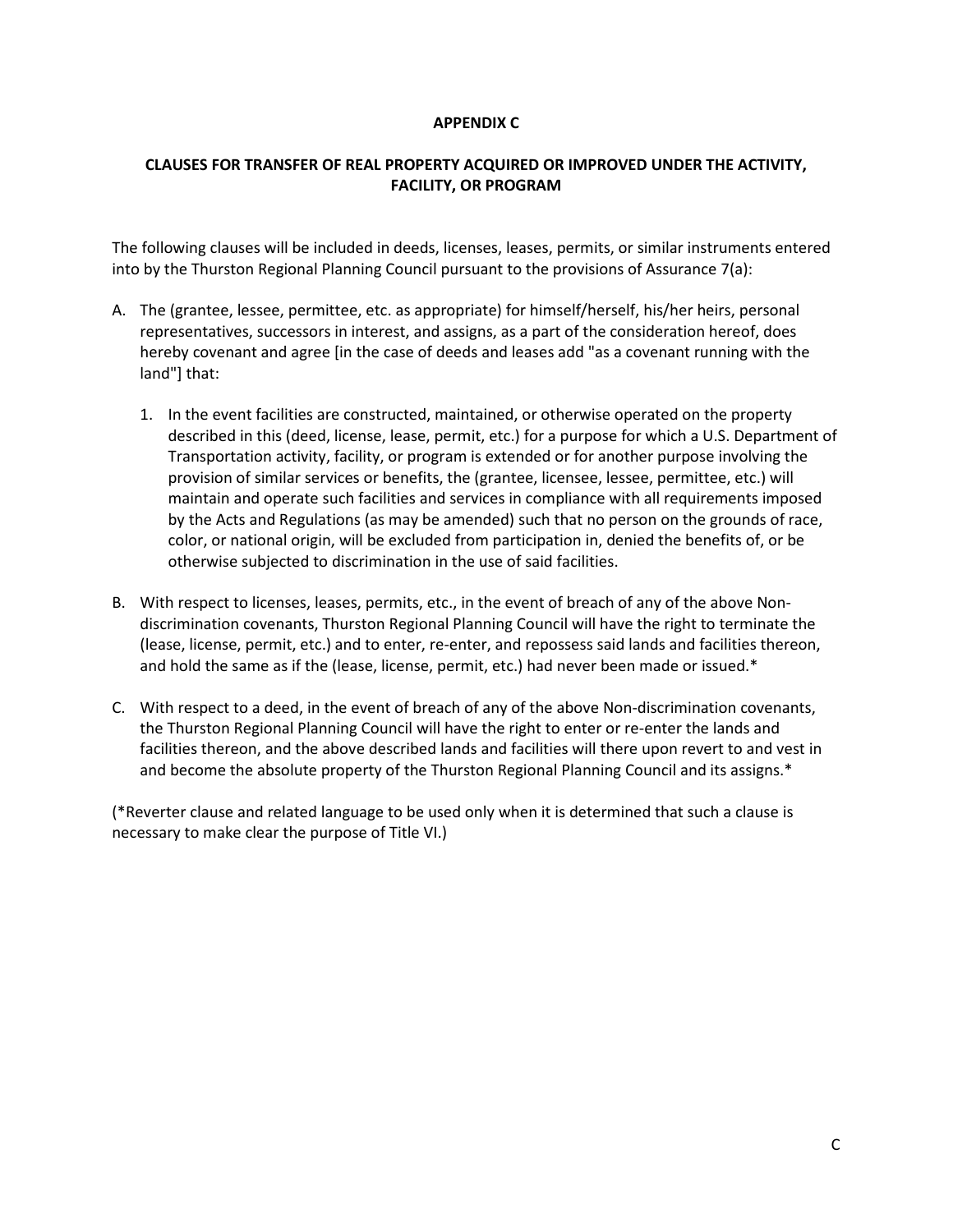### **APPENDIX D**

## **CLAUSES FOR CONSTRUCTION/USE/ACCESS TO REAL PROPERTY ACQUIRED UNDER THE ACTIVITY, FACILITY OR PROGRAM**

The following clauses will be included in deeds, licenses, permits, or similar instruments/agreements entered into by Thurston Regional Planning Council pursuant to the provisions of Assurance 7(b):

- A. The (grantee, licensee, permittee, etc., as appropriate) for himself/herself, his/her heirs, personal representatives, successors in interest, and assigns, as a part of the consideration hereof, does hereby covenant and agree (in the case of deeds and leases add, "as a covenant running with the land") that (1) no person on the ground of race, color, or national origin, will be excluded from participation in, denied the benefits of, or be otherwise subjected to discrimination in the use of said facilities, (2) that in the construction of any improvements on, over, or under such land, and the furnishing of services thereon, no person on the ground of race, color, or national origin, will be excluded from participation in, denied the benefits of, or otherwise be subjected to discrimination, (3) that the (grantee, licensee, lessee, permittee, etc.) will use the premises in compliance with all other requirements imposed by or pursuant to the Acts and Regulations, as amended, set forth in this Assurance.
- B. With respect to (licenses, leases, permits, etc.), in the event of breach of any of the above Nondiscrimination covenants, Thurston Regional Planning Council will have the right to terminate the (license, permit, etc., as appropriate) and to enter or re-enter and repossess said land and the facilities thereon, and hold the same as if said (license, permit, etc., as appropriate) had never been made or issued.\*
- C. With respect to deeds, in the event of breach of any of the above Non-discrimination covenants, Thurston Regional Planning Council will there upon revert to and vest in and become the absolute property of Thurston Regional Planning Council and its assigns.\*

(\*Reverter clause and related language to be used only when it is determined that such a clause is necessary to make clear the purpose of Title VI.)